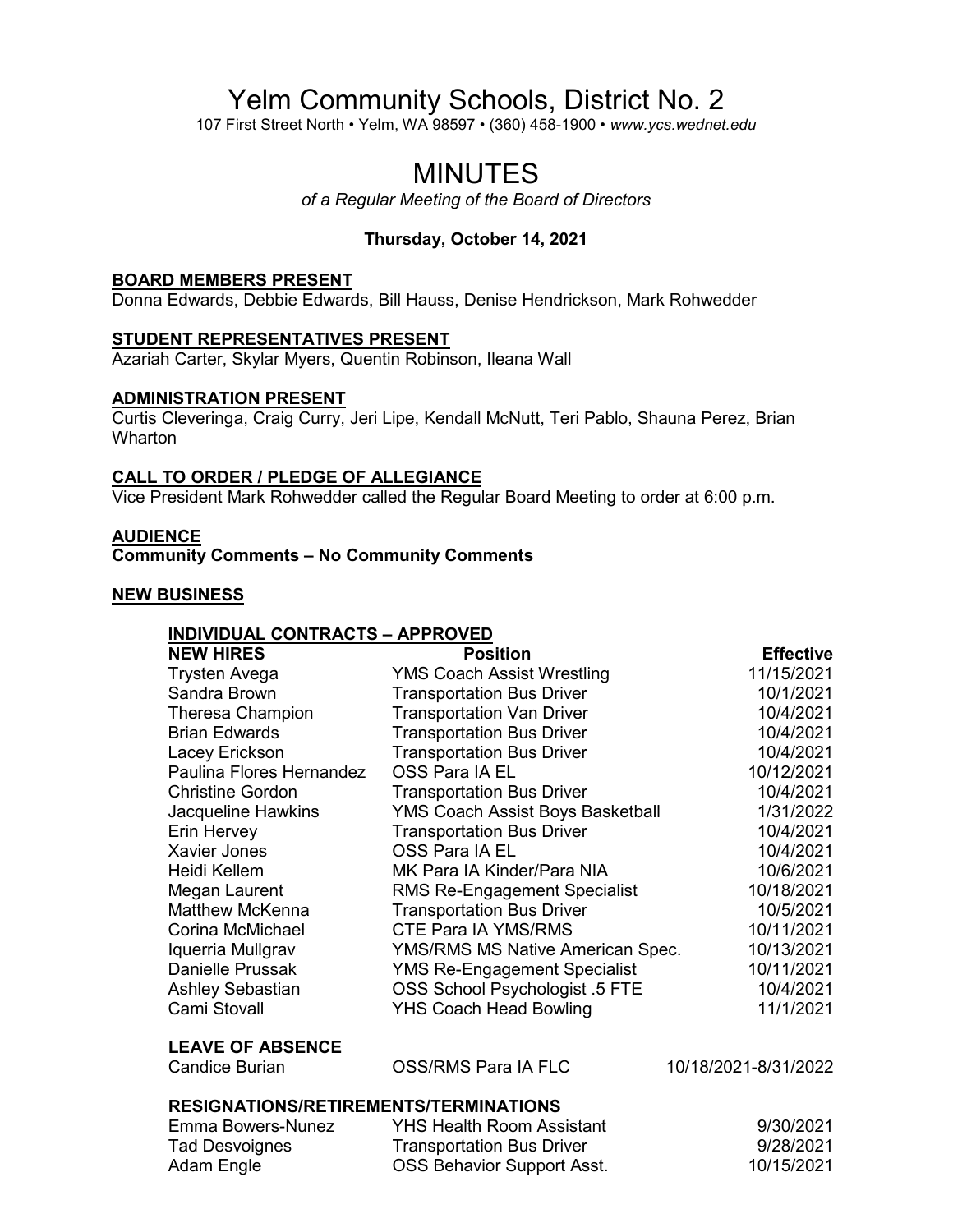| Narcisso Pacheco           | <b>Transportation Bus Driver Job Abandonment</b> | 9/10/2021  |
|----------------------------|--------------------------------------------------|------------|
| <b>Justin Polzin</b>       | Maint/Grounds Groundskeeper                      | 10/18/2021 |
| Joshua Thornton            | Maint/Grounds Groundskeeper                      | 10/14/2021 |
| <b>Christopher Stovall</b> | YHS Coach Asst. Boys Basketball                  | 10/6/2021  |
| <b>Christopher Stovall</b> | RMS Coach Asst. Boys Basketball                  | 10/6/2021  |
| <b>STAFFING CHANGES</b>    |                                                  |            |
| <b>Cheyenne Brownell</b>   | From RMS Para IA to OSS Para IA CLC              | 9/28/2021  |
| Candi Diamond              | From MP Para IA SLC to RMS Para IA CLC           | 9/28/2021  |
| Angela Fowler              | From PR Custodian to LK Lead Custodian           | 10/11/2021 |
| Jami Sandage               | From Bus Assistant to Bus Driver                 | 10/4/2021  |
| <b>Lilith Sorensen</b>     | From PR Para IA 3 hr. to PR Para IA 6 hr.        | 10/1/2021  |
|                            |                                                  |            |

*M/Debbie Edwards; S/Bill Hauss; Motion carried unanimously.*

## **OUT OF DISTRICT TRAVEL – APPROVED**

YHS Cross Country to Pasco, WA, November 5-6, 2021, for the State Cross Country Meet; up to 18 students, 2 chaperones

*M/Bill Hauss; S/Denise Hendrickson; Motion carried unanimously.*

## **STUDY SESSION**

## **YELM HIGH SCHOOL – AN OVERVIEW OF THE START OF THE YEAR**

Yelm High School Principal Curtis Cleveringa presented an update on the start of the school year and goals for the year.

## **YELM HIGH SCHOOL ASB LEADERSHIP GOALS FOR 2021-22**

Yelm High School ASB class officers Tyler Ames, Azariah Carter, Ralph Dahlberg, Peter Dorhauer, Tessa Jordan, Tearra Madigan, Alyssa Peck, Morgan Schackel, and Selah Watson presented goals for the 2021-22 school year.

## **YELM EXTENSION SCHOOL BOARD REPORT**

Yelm Extension School Principal Curtis Cleveringa presented the goals for the 2021-22 school year.

## **BOARD COMMENTS**

The board members commented how nice it was to hear from the ASB class officers. Several board members added that they have enjoyed attending football games.

#### **STUDENT REPRESENTATIVES**

The students commented how nice it is to see staff and students doing so much to boost morale.

## **SUPERINTENDENT'S REPORT**

- Student Representatives Ileana Wall and Quentin Robinson assisted YMS Leadership students with the YMS Open House Tours.
- Monday, October 18 is the YHS PAC Show & Tell 10:00 a.m.
- Presenting at the Lions Meeting on October 19.
- Balanced Calendar Summit learning session on Wednesday
- Cross Country is  $7<sup>th</sup>$  in the State, Volleyball has done well and Football could win the league title.
- Dollar for Scholars is meeting on Tuesday, October 19 at 7:00 p.m. Prairie Christian Church
- Board Retreat is Saturday, October 23 9:00 a.m. to 12:00 p.m.